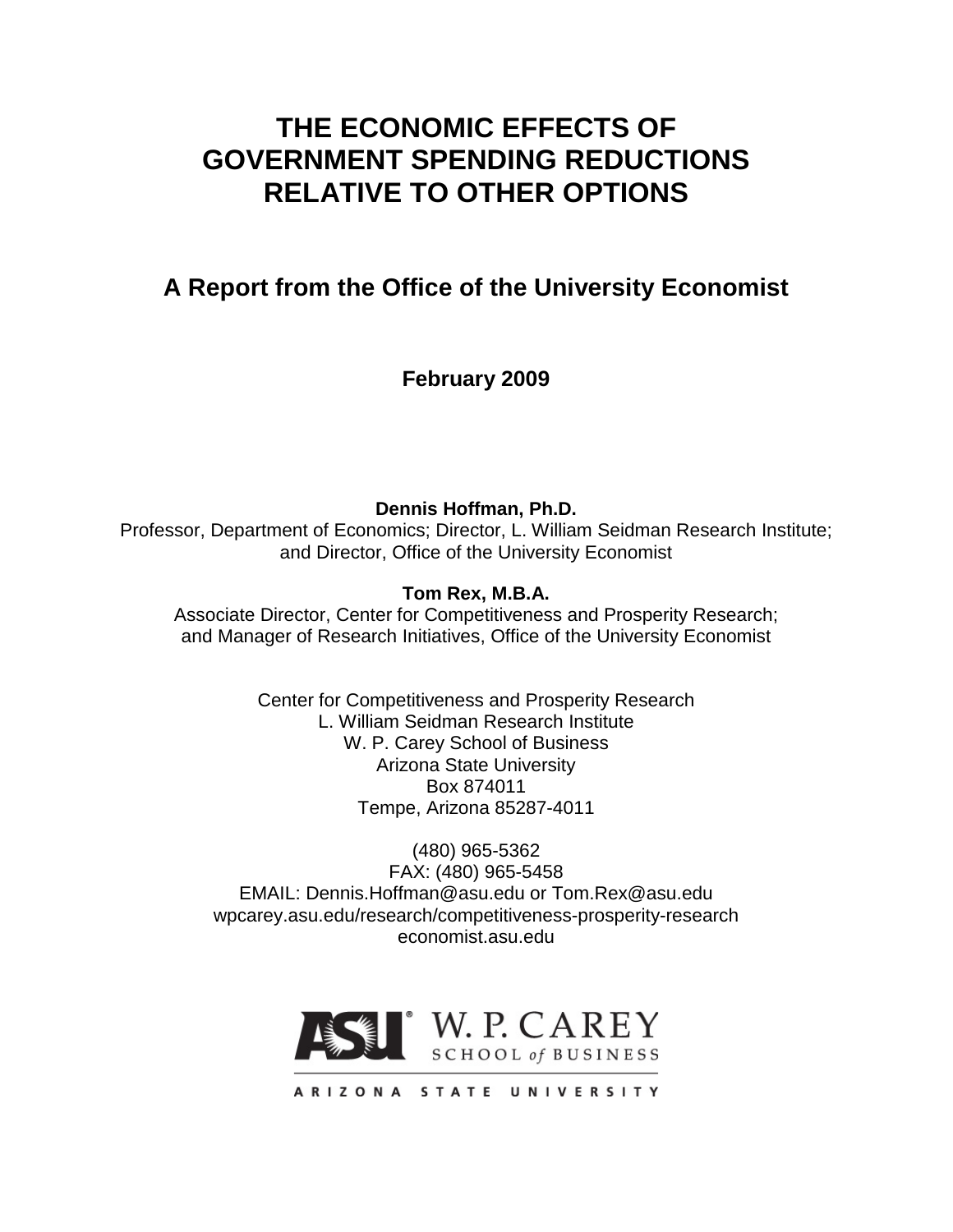## **TABLE OF CONTENTS**

| Summary of the Effects of a Reduction in Government Spending Relative to an Increase in |   |
|-----------------------------------------------------------------------------------------|---|
| Revenue                                                                                 |   |
| Background                                                                              | 3 |
| Projected Economic Effects Of Balancing The State Budget                                | 4 |
|                                                                                         |   |
|                                                                                         |   |

## **LIST OF TABLES**

| 1. Economic Effects of Balancing the State Budget in Calendar Years 2009 and 2010           | 6 |
|---------------------------------------------------------------------------------------------|---|
| 2. Economic Effects of Balancing the State Budget, Employment Detail by Calendar Year       | 6 |
| 3. Economic Effects of a Reduction in University Spending of \$264.5 Million in FY 2009 and | 8 |
| \$387.4 Million in FY 2010                                                                  |   |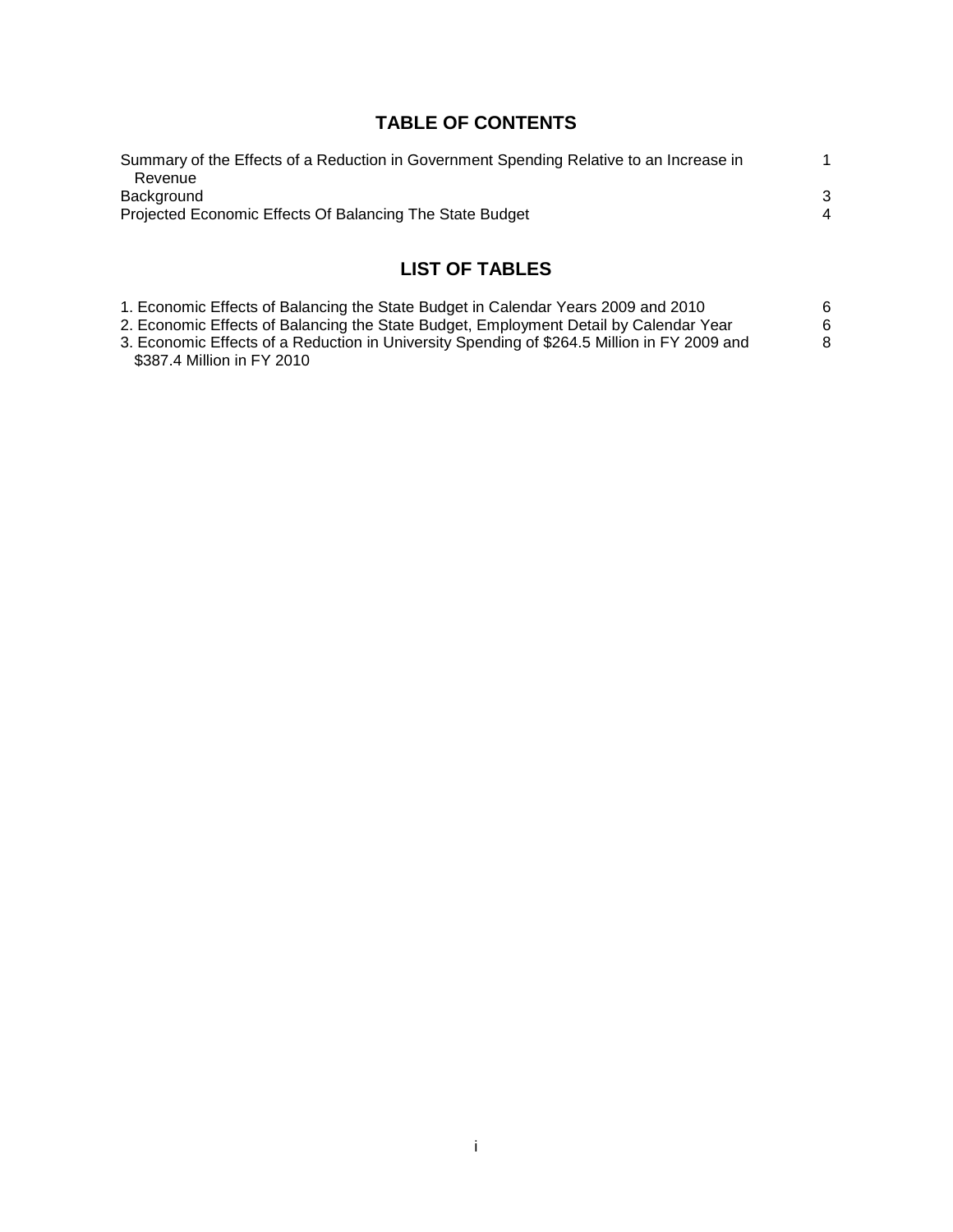#### **SUMMARY OF THE EFFECTS OF A REDUCTION IN GOVERNMENT SPENDING RELATIVE TO AN INCREASE IN REVENUE**

After the implementation of permanent spending reductions of nearly \$600 million in the current fiscal year, the state government general fund shortfall in the next fiscal year is projected to be \$2.4 billion. While fund transfers and temporary federal assistance are expected to be available, a projected shortfall of \$1.6 billion will need to be closed through spending reductions and/or revenue enhancements.

So far, the Legislature has refused to consider revenue enhancements, focusing on reductions in funding to state agencies. However, unlike much of the private sector, demand does not decline for most public-sector services during a recession. In some government programs, demand rises. Thus, imposed decreases in public spending during recessions come at the same time that demand for public services is stable or rising, resulting in a reduction in the quantity and/or quality of government services. For the most disadvantaged of those consuming public services, real hardship can ensue.

Spending reductions by governments during recessions also worsen economic conditions. In addition to reducing demand for private-sector goods and services, cutting the public-sector workforce causes public-sector revenues to decline. Further, the savings to state government of not paying the former workers' salaries and benefits are partially offset by rising payments to the ex-workers for unemployment insurance and other public welfare programs.

If spending reductions alone are used to resolve the \$1.6 billion shortfall in the state government general fund in the next fiscal year, the negative effects (including the just-passed reductions in the current fiscal year) in calendar year 2010 will include a loss of between 49,000 and 59,000 jobs and between \$3.1 billion and \$3.3 billion in the state's gross product. Thus, the result of state spending cuts would be to very significantly worsen and lengthen the economic recession.

Spending reductions are not the only way to balance the budget. In fact, the negative economic effects from a personal tax increase would be less than those of a governmental spending decrease. If the remaining \$1.6 billion shortfall were to be closed entirely through an increase in the general sales tax rate, between 30,000 and 36,000 jobs would be lost— nearly a 40 percent lesser job loss than if a spending reduction of \$1.6 billion was implemented.

In contrast, increases in business taxes instead of personal taxes will result in greater negative effects than public spending reductions. Thus, it is essential that any tax increase be focused on personal taxes.

There are various reasons why a sales tax increase would have a lesser negative impact than government spending reductions. One is that revenue enhancement will spread the negative effects throughout the state, with the effect on any individual and on any business being minor. In contrast, government spending reductions severely affect a small number of state residents and businesses — state employees and those private-sector businesses that serve state employees and state government directly. The likelihood of a business failing under this scenario is much greater than in the tax increase scenario.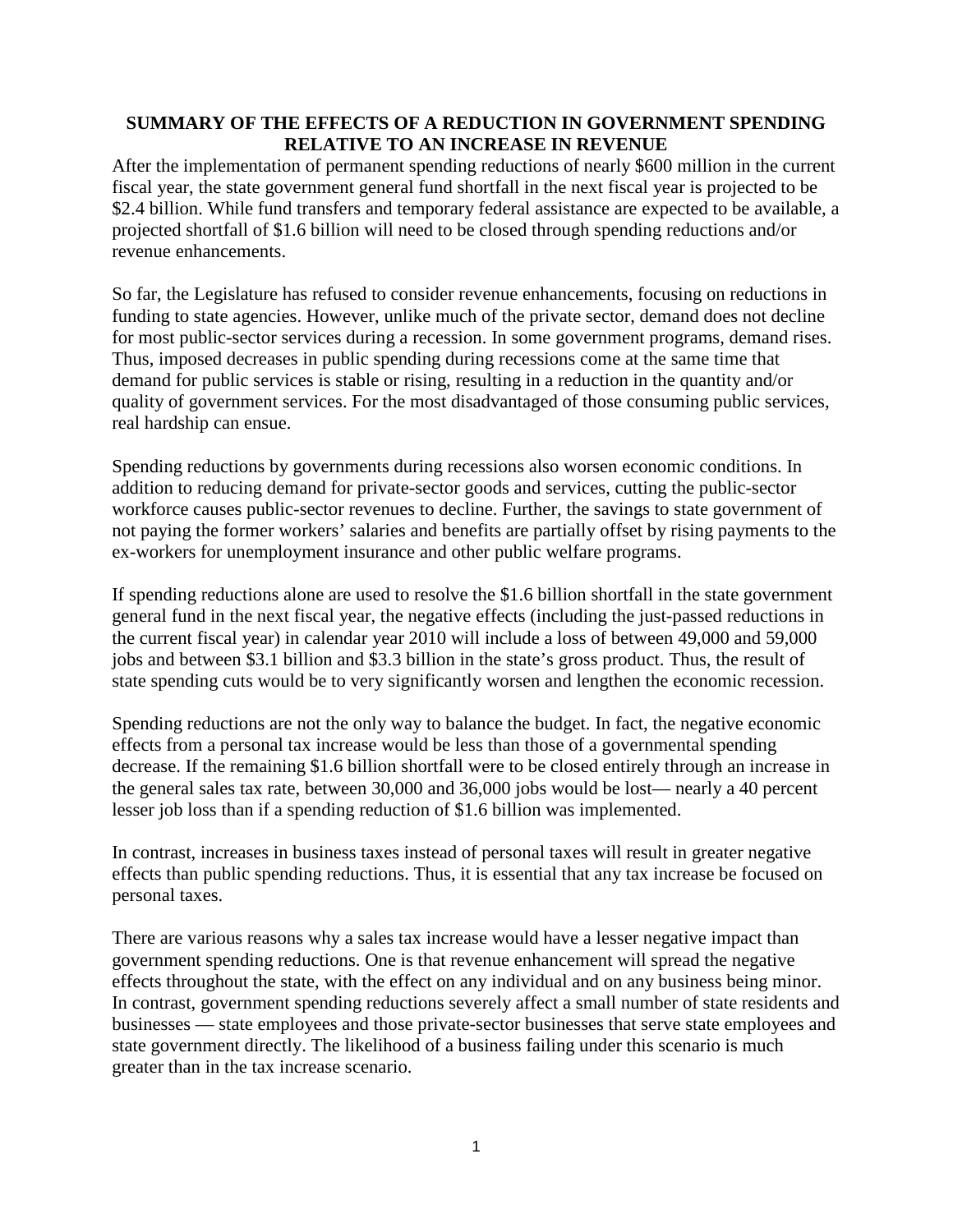Another reason is that a high percentage of state government expenditures are made directly to state residents and local businesses, while some of the expenditures of individuals quickly leave the state. Also, a portion of the sales tax increase will be exported to tourists and other visitors to the state. In addition, since state taxes are deductible on the federal income tax return, some of the state tax increase ends up being exported to the federal government.

An increase in the sales tax of 2 cents would raise approximately \$1.6 billion per year. The increase would equate to less than \$250 per Arizona resident, or less than \$675 per household, even without considering that some of the tax increase would be exported. Arizona still would rank as a low-tax state at 34th, based on Tax Foundation data. A tax increase of this magnitude would offset only a portion of the state tax cuts implemented between 1993 and 2008 and would be less than the federal tax rebates distributed in May 2008 and the likely rebates to be distributed in 2009.

The demand for university services also does not drop during recessions. Therefore, any reduction in funding for universities will have a negative and direct effect on students. Significant reductions in state funding, if not substantially offset by higher tuition, likely will result in the elimination of programs, reductions in the quality of other programs, enrollment caps, fewer course offerings, larger class size, and the loss of scholarship aid.

A total reduction in state government spending for the university system of \$387.4 million in the next fiscal year (including the \$141.5 million reduction passed in early February) is identified in the Appropriations Chairmen Budget Options report. This would cause job losses of approximately 8,700 to 12,300, with about 45 percent of the lost employment occurring in the private sector. Gross product would be \$560 million-to-\$593 million lower.

A substantial decrease in state government funding for universities will have negative consequences beyond these short-term effects. Lowered student retention and a declining number of students earning degrees will threaten the state's future economy. To remain competitive, Arizona must transition with the rest of the United States to a knowledge-based economy in which science- and technology-based jobs will be key drivers of the economy.

As demonstrated by the severity in Arizona of the current economic downturn, further diversification of Arizona's economy is desirable. Knowledge-based industries, which include high-technology manufacturing as well as services, are the activities with growth potential and the ability to drive the Arizona economy.

An essential feature of the knowledge economy is the importance of a highly skilled workforce, trained in new technologies. In particular, college graduates are of more importance in the new economy than in the old economy. A large number of college graduates with a range of skills are essential to companies in the knowledge economy. Thus, any action — such as budget cuts that undermines the success of the state's universities also impairs the state's economy.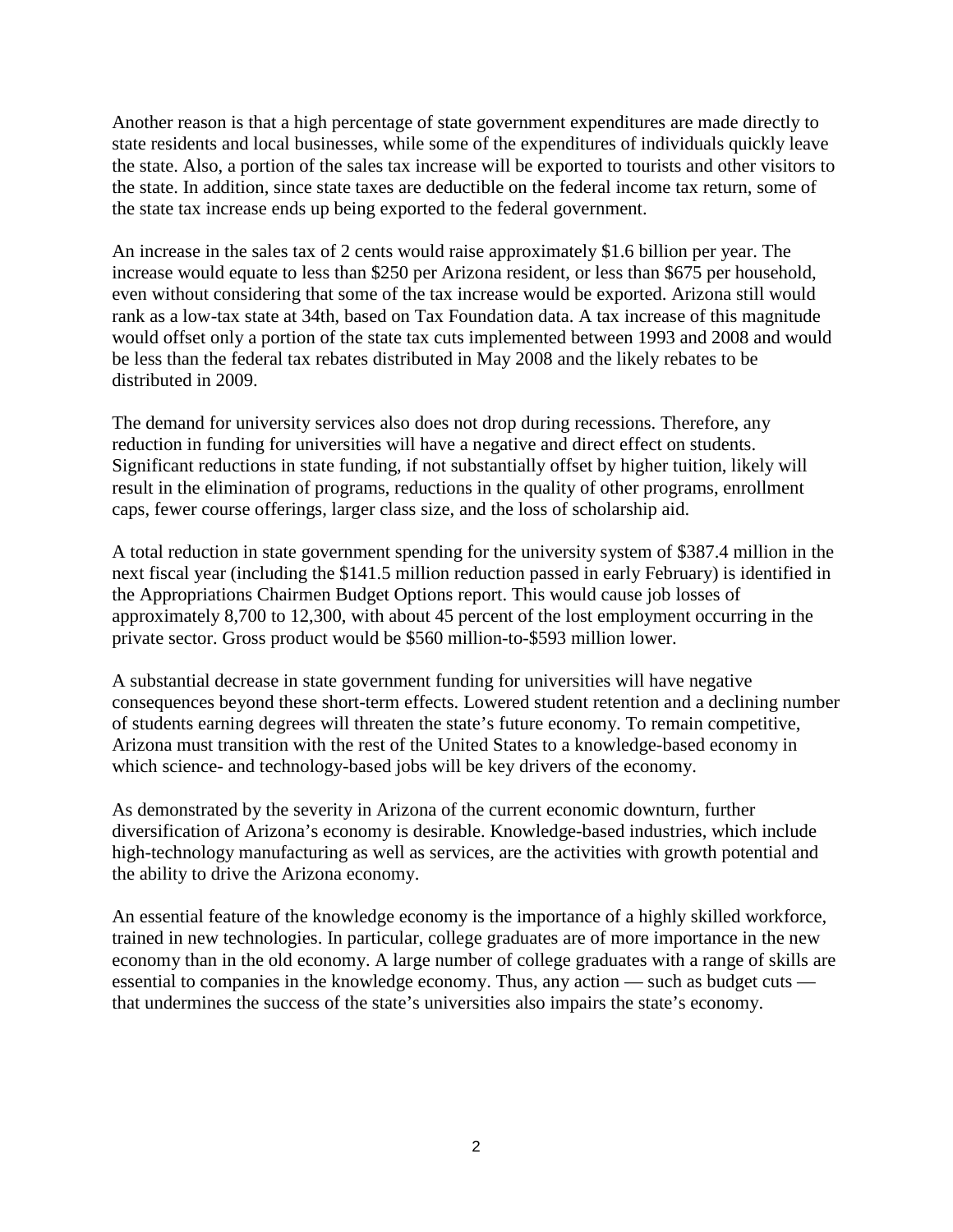#### **BACKGROUND**

For a general discussion of the effects of government spending reductions and tax increases, see the October 2008 University Economist report "The Economic Contributions of the University System" [\(http://economist.asu.edu/arizona-universities\)](http://economist.asu.edu/arizona-universities). That report also discusses the effects of state government funding reductions to the university system.

#### **State Government General Fund**

Released in mid-January, the 500-page Appropriations Chairmen Budget Options report was intended to provide a starting point for legislative deliberations on both the fiscal year (FY) 2009 and 2010 budgets. While the amount of savings identified for FY 2009 exceeded the projected deficit, the options identified for FY 2010 barely are greater than the projected deficit.

In early February, the Legislature passed a plan to balance the state government general fund in FY 2009. This plan resolved a deficit projected to be near \$1.6 billion through a combination of spending reductions (nearly \$600 million), fund transfers (about \$600 million), minimal additional revenue (\$9 million), and temporary federal assistance of \$500 million. The plan provides a cushion of about \$100 million to allow for further deterioration in revenues or for a lesser-than-projected amount of temporary federal assistance. The permanent spending cuts just implemented lower the projected deficit in FY 2010 from \$3.0 billion to just more than \$2.4 billion.

The options identified in the Budget Options report largely consist of spending reductions in FY 2010. Only a small amount of additional revenue is included (\$51 million). Fund transfers of \$360 million are identified. Temporary federal assistance of \$400 million was assumed.

Using the figures in the Budget Options report and the nearly \$600 million in spending reductions just implemented leaves an additional \$1.6 billion in spending reductions needed in FY 2010. The total reduction in expenditures of \$2.2 billion over the two years amounts to 99 percent of the identified spending reductions, and just more than 20 percent of the expenditures initially projected by the Joint Legislative Budget Committee (JLBC). Given that the demand for most state government functions does not decrease during a recession, while the demand for some services increases, the cut effectively will be even larger than 20 percent.

Even if temporary federal assistance turns out to be greater than projected in the Budget Options report, the vast majority of the identified spending reductions will need to be implemented unless an increase in revenue occurs. Spending reductions in the magnitude of 20 percent overall and more than 20 percent for some programs obviously will have tremendous negative impacts on public services.

Of the spending reductions implemented in FY 2009 and identified as options for FY 2010, those affecting the university system make up a disproportionately large share. The FY 2009 reductions just passed account for just less than 6 percent of the total general fund, but the reduction to the university system is 13 percent. The spending reduction options presented for FY 2010 amount to 20 percent of the total general fund but nearly 30 percent of the university system budget. These shares do not include the effects of fund transfers.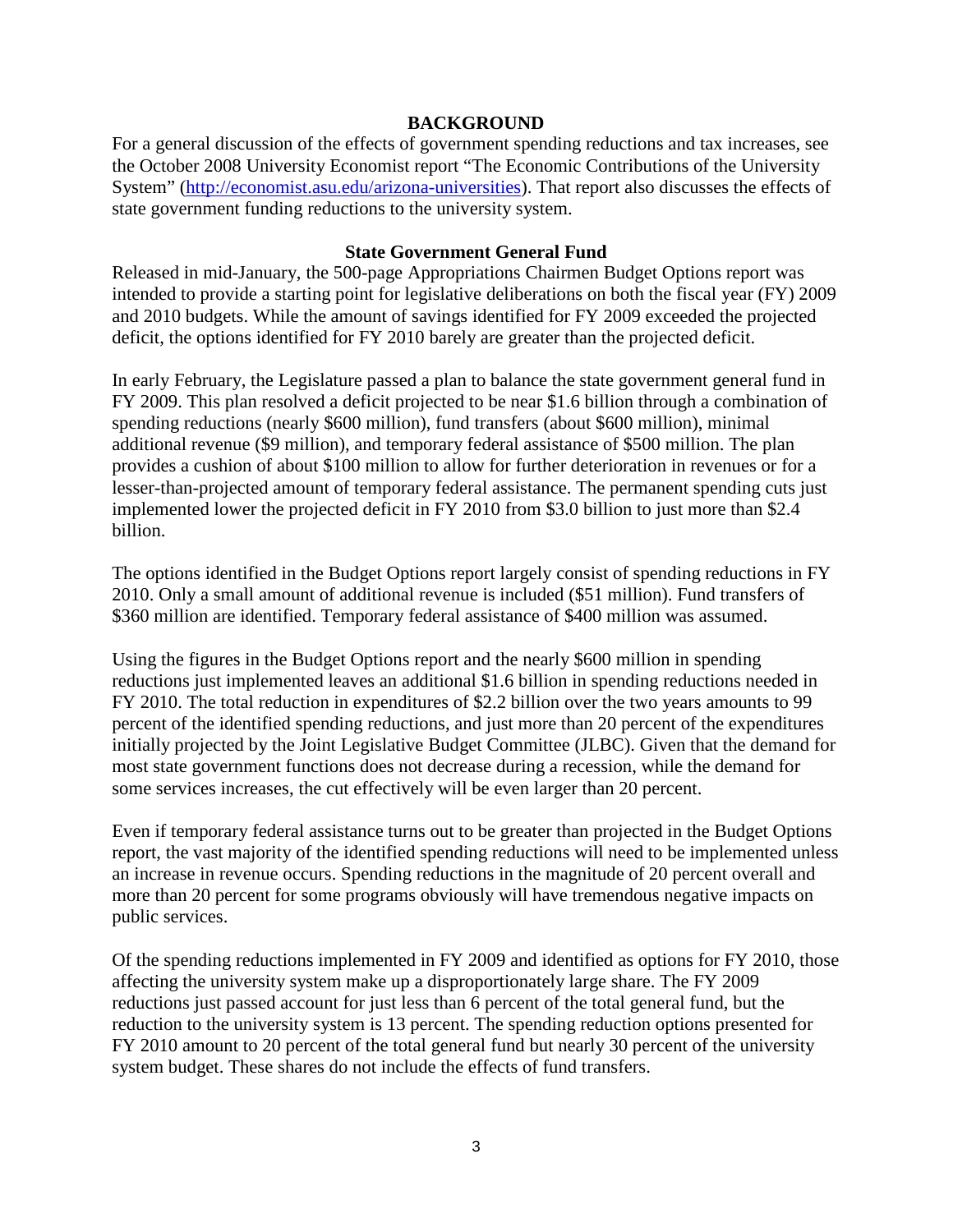#### **PROJECTED ECONOMIC EFFECTS OF BALANCING THE STATE BUDGET**

The economic effects of resolving the state government budget deficit were estimated using the economic forecasting/economic impact estimating models of Regional Economic Models, Inc. (REMI) and Minnesota IMPLAN Group (IMPLAN). Three basic scenarios for resolving the budget deficit in FY 2010 were examined:

- Spending reductions only
- Tax increases and other revenue enhancements only
- A mix of spending reductions and revenue enhancements

Each of the scenarios includes the \$584.5 million in spending reductions just implemented for FY 2009 and assumes an additional \$1,600 million in FY 2010 in either additional spending reductions and/or revenue increases. The actual figure needed in FY 2010 will depend on the amount of temporary federal assistance received and on actual revenue flows.

Since the REMI and IMPLAN models are constructed to receive calendar year (CY) inputs and produce CY outputs, the fiscal year spending reductions and revenue enhancements were converted to calendar year figures. All of the spending reduction in FY 2009 will occur in CY 2009. The spending reduction and/or revenue enhancement in FY 2010 is assumed to be distributed throughout the fiscal year, such that half is implemented in CY 2009 and half in CY 2010.

Thus, in the **first scenario**, spending reductions of \$1,384.5 million in CY 2009 and \$2,184.5 in CY 2010 were modeled. Though this is the only scenario currently being considered in the Legislature, it would require devastating reductions to many state programs and thus is not seen as a practical option.

The December 2008 University Economist reports on "Public Finance in Arizona" include a discussion of supplementing revenue in the near term in "Volume III: Options for Managing the Arizona State General Fund" [\(http://economist.asu.edu/public-finance\)](http://economist.asu.edu/public-finance). Increasing the general sales tax rate is the only means of quickly raising substantial amounts of revenue, though this is proposed as only a temporary measure. An increase of 2 cents on the general sales tax would raise around \$1,600 million per year in the next two years in net revenue to the state government general fund. However, if low-income tax credits are used to minimize the negative effects of the tax increase on low-income households, the revenue increase would be somewhat less. Given the possibility of greater federal assistance than assumed, it is reasonable to conclude that a 2 cent increase in the sales tax will be sufficient to balance the budget.

Thus, in the **second scenario**, the \$584.5 million spending reduction already passed is assumed in both CY 2009 and CY 2010. The tax increase amounts to \$800 million in CY 2009 and \$1,600 million in CY 2010.

With an Arizona population of around 6.6 million, a tax increase of \$1,600 million equals less than \$250 per person or less than \$675 for the median-sized household. The actual tax increase on individuals would be less, given that businesses and visitors to the state would pay a portion of the \$1,600 million. A tax increase of this magnitude is less than the federal tax rebate delivered in May 2008 and is less than the amount likely to be rebated in 2009. Further, a tax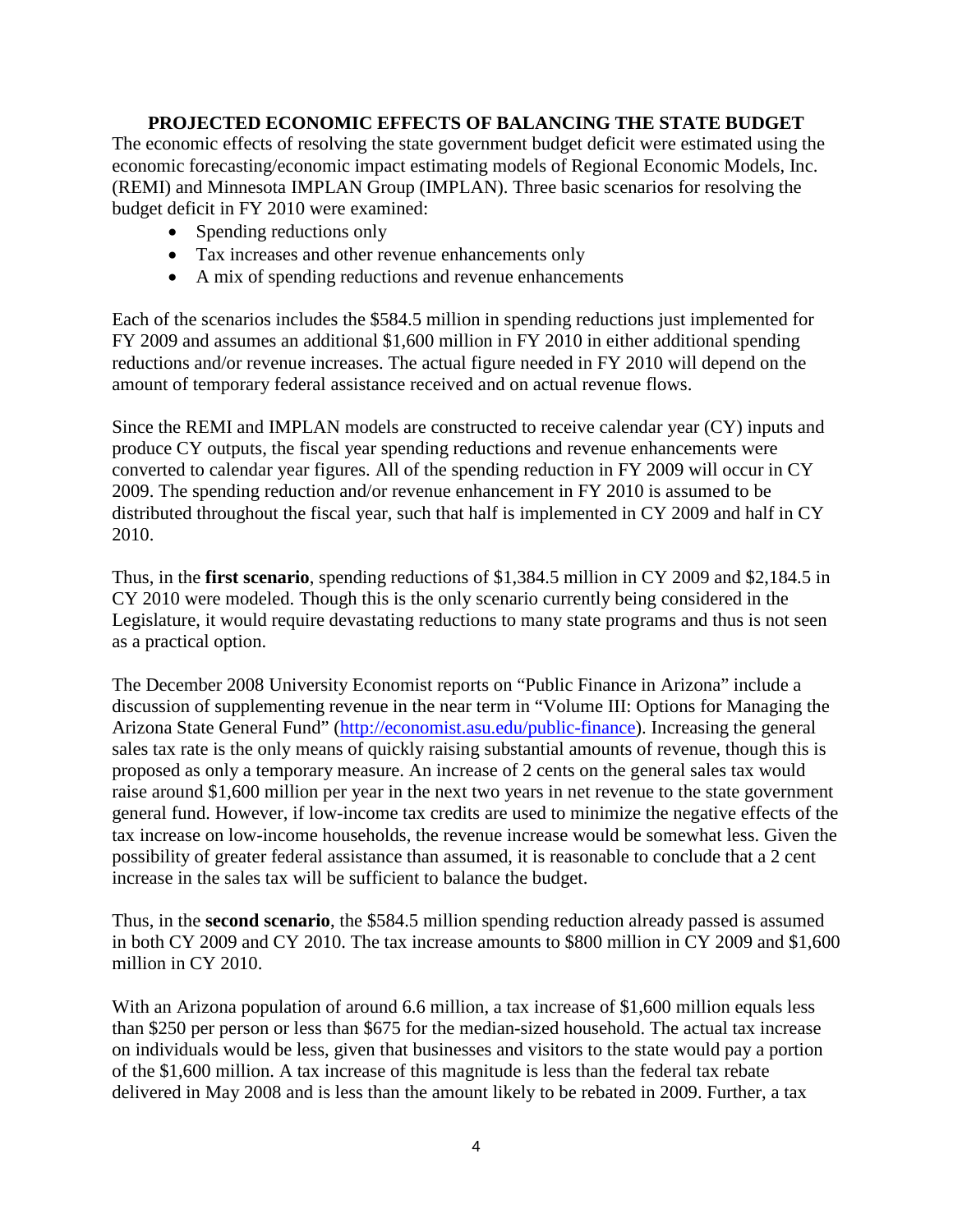increase of this magnitude would be considerably less than the cumulative effect of state tax cuts implemented between 1993 and 2008 (estimated to be \$2,579 million after adjusting for inflation and population growth in FY 2009). If Arizona's tax burden in 2008 had been \$242 more per person, the state's tax burden would have ranked 34th in the nation (compared to an actual rank of 41st), using Tax Foundation data. Thus, Arizona still could claim to be a low-tax state even after passing such a tax increase.

In the **third scenario**, a combination of tax increases and spending reductions would be used to balance the general fund. While many combinations would result in a balanced budget, a tax increase of half the size of that in the second scenario is assumed (a 1 cent increase in the general sales tax). Thus, further spending reductions of \$800 million would be necessary in FY 2010. Spending reductions thus would total \$984.5 million in CY 2009 and \$1,384.5 million in CY 2010. The tax increase would be \$400 million in CY 2009 and \$800 million in CY 2010.

#### **Economic Effects by Scenario**

The economic effects of each scenario are expressed relative to the output of the control scenario, in which no state tax increases or spending reductions are assumed. The impact of each scenario is negative in each model on each of the economic measures, as seen in Table 1.

The overall negative effect is greatest when the FY 2010 budget is balanced entirely by spending reductions and least when balanced entirely by revenue enhancements. Employment losses in CY 2010, for example, in the revenue enhancement scenario compared to the spending reduction scenario would be one-third smaller based on the REMI model and only half as large based on IMPLAN. The third scenario of a blend of the two options has an intermediate negative effect. Regardless of the scenario, the negative effect is greater in CY 2010 than in CY 2009 due to the larger deficit to be closed in 2010.

After FY 2010, revenue is likely to rise as the economy recovers from the recession. However, since further temporary federal aid is not expected, and since fund transfers into the general fund in FYs 2008 through 2010 will need to be reversed, the magnitudes of the total spending reduction and/or revenue enhancement during CY 2010 is not likely to be reduced in CYs 2011 or 2012. Thus, the negative effects of balancing the budget in FYs 2009 and 2010 will continue into succeeding years. As seen in Table 2, the negative effects in CYs 2011 and 2012 are similar to those in 2010.

While total job losses are least in the revenue enhancement scenario, private-sector job losses are somewhat greater in that scenario than in the other two scenarios. However, government absorbs a disproportionate share of the job losses in each scenario. Compared to a 13 percent share of total employment in 2007, government would account for 22 percent of the job losses in 2010 in the revenue enhancement scenario, 41 percent in the mix of spending reduction and revenue enhancement scenario, and 55 percent in the spending reduction scenario.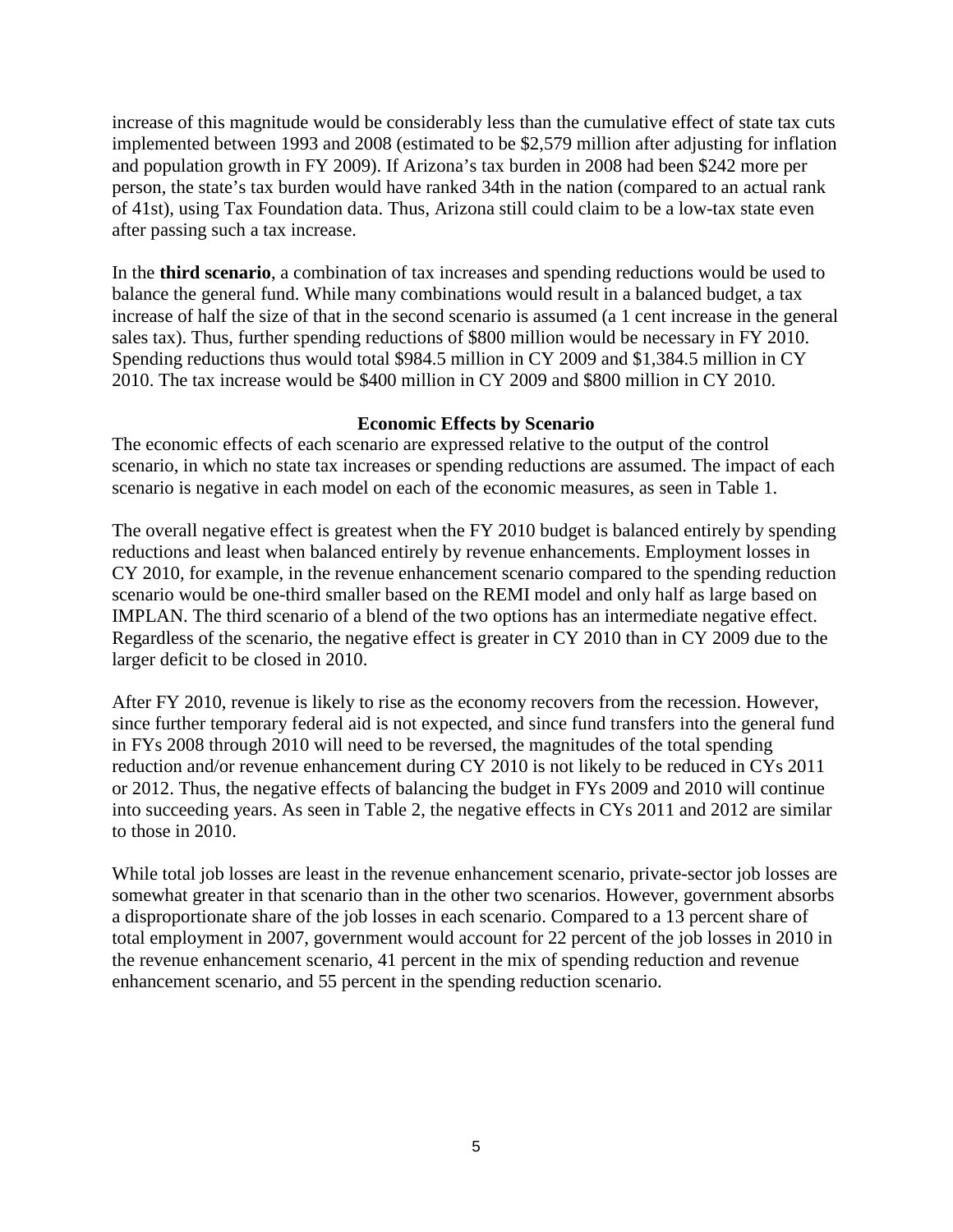### **TABLE 1 ECONOMIC EFFECTS OF BALANCING THE STATE BUDGET IN CALENDAR YEARS 2009 AND 2010**

|                                    | <b>1st Scenario:</b><br><b>Spending</b><br><b>Reduction</b> | 2nd Scenario:<br>Revenue<br><b>Enhancement</b> | 3rd Scenario:<br>Mix of Both |
|------------------------------------|-------------------------------------------------------------|------------------------------------------------|------------------------------|
| <b>EMPLOYMENT</b>                  |                                                             |                                                |                              |
| 2009 REMI                          | $-30,570$                                                   | $-23,540$                                      | $-27,050$                    |
| 2010 REMI                          | $-49.020$                                                   | $-36.250$                                      | $-42.660$                    |
| 2009 IMPLAN                        | $-37,887$                                                   | $-23.324$                                      | $-30,605$                    |
| 2010 IMPLAN                        | $-58,727$                                                   | $-29.991$                                      | $-44.359$                    |
| <b>GROSS PRODUCT</b> (in millions) |                                                             |                                                |                              |
| 2009 REMI                          | $$-1,906$                                                   | $$-1,683$                                      | $$-1,794$                    |
| 2010 REMI                          | $-3.125$                                                    | $-2.793$                                       | $-2,963$                     |
| 2009 IMPLAN                        | $-2,111$                                                    | $-1,421$                                       | $-1,766$                     |
| 2010 IMPLAN                        | $-3,261$                                                    | $-1,905$                                       | $-2,583$                     |

Source: Calculated from REMI and IMPLAN models.

#### **TABLE 2 ECONOMIC EFFECTS OF BALANCING THE STATE BUDGET, EMPLOYMENT DETAIL BY CALENDAR YEAR**

|                                  | 1st Scenario:<br><b>Spending</b><br><b>Reduction</b> | 2nd Scenario:<br><b>Revenue</b><br><b>Enhancement</b> | 3rd Scenario:<br>Mix of Both |
|----------------------------------|------------------------------------------------------|-------------------------------------------------------|------------------------------|
| <b>TOTAL EMPLOYMENT</b>          |                                                      |                                                       |                              |
| 2009                             | $-30,570$                                            | $-23,540$                                             | $-27,050$                    |
| 2010                             | $-49,020$                                            | $-36,250$                                             | $-42,660$                    |
| 2011                             | $-49,360$                                            | $-38,270$                                             | $-43,860$                    |
| 2012                             | $-49,070$                                            | $-39.260$                                             | $-44,210$                    |
| <b>GOVERNMENT EMPLOYMENT</b>     |                                                      |                                                       |                              |
| 2009                             | $-17,150$                                            | $-7,580$                                              | $-12,360$                    |
| 2010                             | $-26,810$                                            | $-8,150$                                              | $-17,480$                    |
| 2011                             | $-26,720$                                            | $-8,640$                                              | $-17,680$                    |
| 2012                             | $-26,570$                                            | $-9,050$                                              | $-17,810$                    |
| <b>PRIVATE-SECTOR EMPLOYMENT</b> |                                                      |                                                       |                              |
| 2009                             | $-13,420$                                            | $-15,960$                                             | $-14,690$                    |
| 2010                             | $-22,210$                                            | $-28,100$                                             | $-25,180$                    |
| 2011                             | $-22,640$                                            | $-29,630$                                             | $-26,180$                    |
| 2012                             | $-22.500$                                            | $-30,210$                                             | $-26,400$                    |

Source: Calculated from REMI model.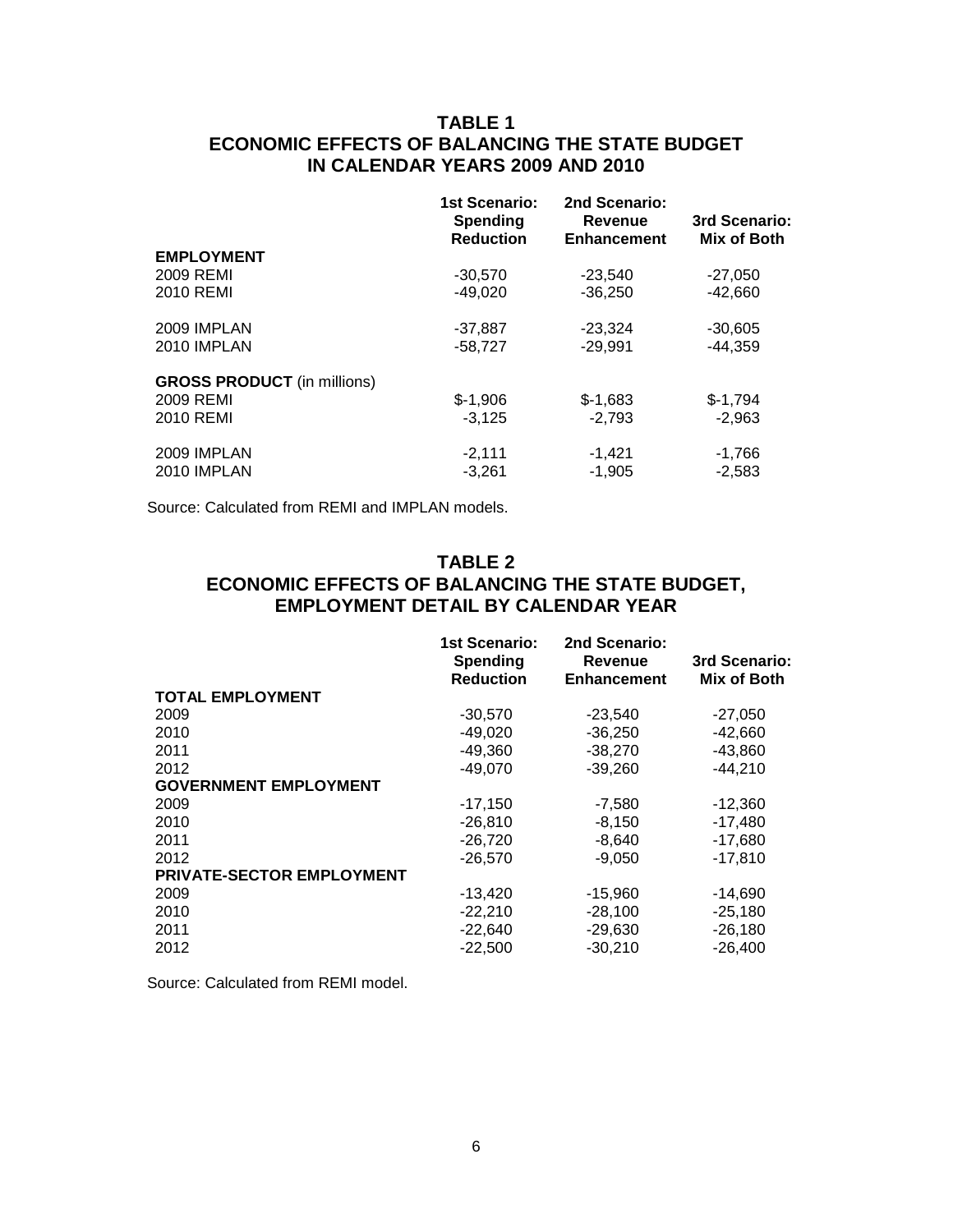#### **Analysis**

While the greater negative economic effects from government spending reductions than from tax increases may be a surprise to some, the REMI model does indicate that increases in business taxes instead of personal taxes will result in greater negative effects than public spending reductions. Thus, it is essential that any tax increase be focused on personal taxes, such as the general sales tax. Currently, personal tax burdens in Arizona are very low compared to other states, while corporate tax burdens in Arizona do not compare so favorably.

There are at least three reasons why a sales tax increase would have a lesser negative impact than government spending reductions. First, a high percentage of government expenditures initially stay within the state's economy, going either to employees (state residents) in the form of salaries or to local businesses for the purchase of goods and services. In contrast, though most spending by Arizona residents takes place within Arizona, much of those monies quickly leave the state's economy, particularly since so few manufactured goods are built within the state.

Second, the revenue enhancement scenario spreads the negative effects throughout the state, both geographically and across all 6.6 million residents (or most residents if a tax credit is implemented). The effect on any individual and on any business is minor. In contrast, the spending reduction scenario severely affects a small number of state residents and businesses state employees and those private-sector businesses that serve state employees and state government directly. The likelihood of a business failing under this scenario is much greater than in the tax increase scenario. A business failure will have a ripple effect across the economy.

Third, a portion of the sales tax increase will be exported to tourists and other visitors to the state. The full effect of the tax increase is not felt within Arizona. In addition, since state taxes are deductible on the federal income tax return, some of the state tax increase ends up being exported to the federal government.

#### **Considering Local Government Spending Reductions**

State government is not the only government in Arizona anticipating the need to reduce spending. Many city and county governments already have announced plans to reduce spending in order to balance their budgets. Thus, the magnitude of the negative economic effects of government spending reductions on the state's economy is understated by considering state government only.

While a total of local government spending reductions is not available, a figure of \$900 million was estimated based on the amount of cuts announced in various cities and counties across the state. Such spending cuts in CY 2009 would cost 21,100 jobs and \$1.1 billion in gross product beyond the negative effects already reported from state government spending reductions. The total negative effect in CY 2009 of state government spending reductions of \$1,384.5 million (the first scenario) and local government cuts of \$900 million is a loss of 51,700 jobs and \$2,600 million in gross product. Total negative effects will be greater in CY 2010.

For perspective, a loss of 51,700 jobs amounts to 1.5 percent of total employment in 2007 and 2 percent of Arizona's total wage and salary employment in December 2008. While a 2 percent decrease may not seem large at first glance, it is the result of a decline in economic activity in